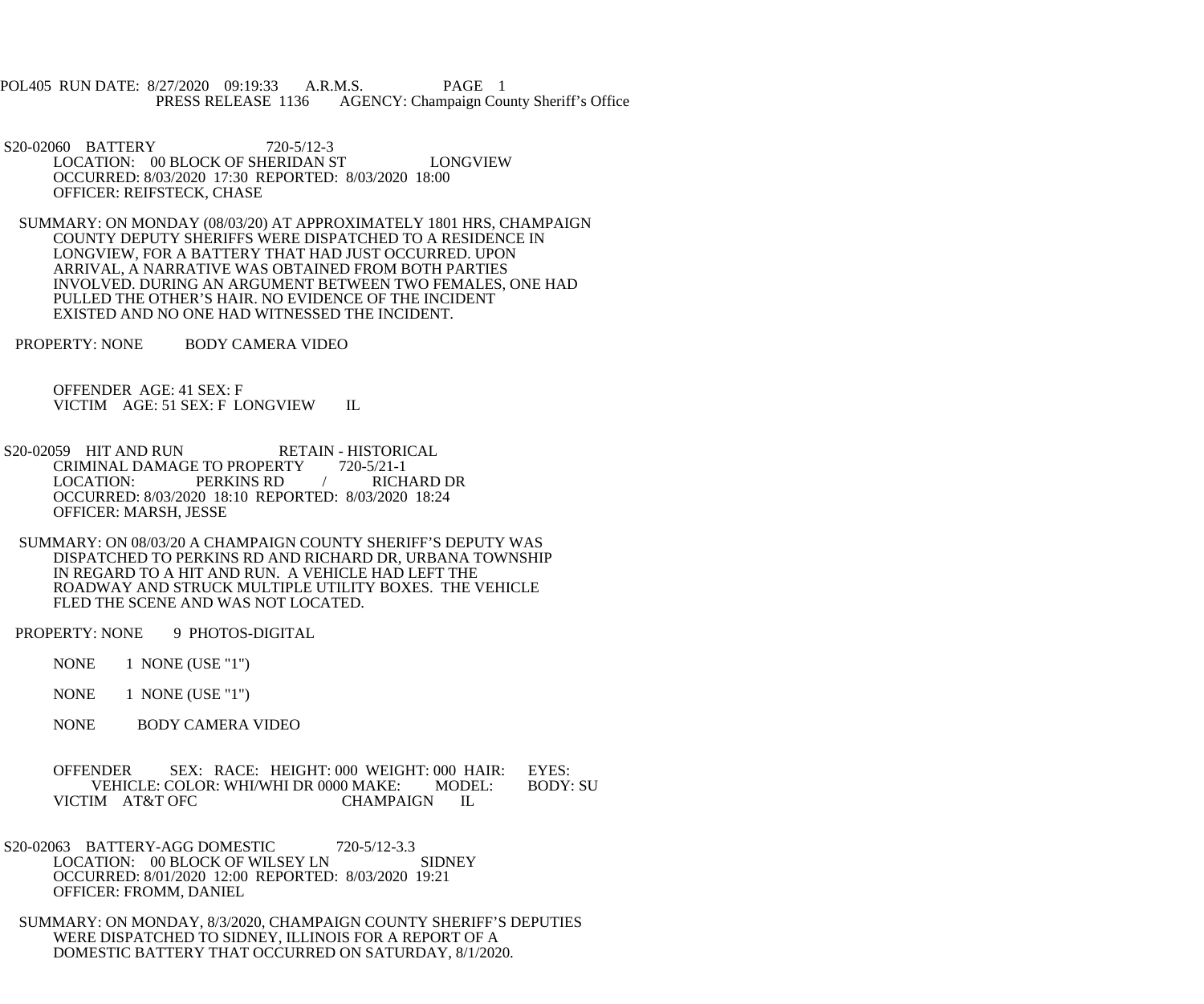POL405 RUN DATE: 8/27/2020 09:19:33 A.R.M.S. PAGE 2<br>PRESS RELEASE 1136 AGENCY: Champaign Cou AGENCY: Champaign County Sheriff's Office DEPUTIES INTERVIEWED BOTH THE VICTIM AND THE OFFENDER. THE OFFENDER WAS PLACED UNDER ARREST AND TRANSPORTED TO CHAMPAIGN COUNTY SATELLITE JAIL.

PROPERTY: NONE BODY CAMERA VIDEO

 OFFENDER AGE: 31 SEX: M VICTIM AGE: 29 SEX: F SIDNEY IL

ARRESTS: CHANDLER MATTHEW S AGE: 31 SEX: M 2202 CR 200 N LONGVIEW IL<br>CHARGE: BATTERY-AGG DOMESTIC 720-5/12-3.3 BATTERY-AGG DOMESTIC CHARGE: BATTERY-AGG DOMESTIC 720-5/12-3.3 BATTERY-AGG DOMESTIC<br>AT: 2202 CR 200 N BY: FROMM, DANIEL BY: FROMM, DANIEL

S20-02070 DECEPTIVE PRACTICES 720-5/17-1 CONSPIRE<br>LOCATION: 00 BLOCK OF VILLAGE PARK WY SAVOY LOCATION: 00 BLOCK OF VILLAGE PARK WY OCCURRED: 8/03/2020 12:00 REPORTED: 8/04/2020 14:00 OFFICER: WELDON, MATTHEW

 SUMMARY: DISPATCHED TO A SAVOY ADDRESS IN REFERENCE TO A DECEPTIVE PRACTICE REPORT. THE VICTIM ATTEMPTED TO ADOPT A DOG THAT WAS ADVERTISED ON CRAIGSLIST. THE SUSPECT POSED AS AN EMPLOYEE FOR A PET TRANSPORT COMPANY WHO WOULD BE SHIPPING THE DOG FROM WYOMING TO ILLINOIS. THE VICTIM PAID THE SUSPECT VIA MULTIPLE GIFT CARDS AND THE SUSPECT NEVER ARRIVED AT THE SCHEDULED TIME.

PROPERTY: NONE 1 BODY CAMERA VIDEO

NONE 65 PHOTOS-DIGITAL

- STOLEN CURRENCY-NOT CHECKS/BOND
- PEOPLE: VICTIM AGE: 20 SEX: F SAVOY IL OFFENDER SEX: RACE: HEIGHT: 000 WEIGHT: 000 HAIR: EYES: DESCR: TELEHONE 762-536-9308/EMAIL INFOTSHIPPET@GMAIL.COM

S20-02073 SUICIDE THREAT-NO ATTEMPT \*\*\* JUVENILE \*\* CRISIS INT - SUICIDE THREAT/ATTEMPT LOCATION: 1100 BLOCK OF 2375E SIDNEY TOWNSHIP OCCURRED: 8/04/2020 18:47 REPORTED: 8/04/2020 18:47 OFFICER: MOODY, ED

 SUMMARY: JUVENILE BECAME UPSET WITH CHORES ALONG WITH HIS PHONE AND CAR KEYS BEING TAKEN AWAY FOR DISCIPLINE REASON. JUVENILE THEN GRABBED A KNIFE AND ACTED LIKE HE WAS GOING TO HARM HIMSELF ALTHOUGH THE KNIFE WAS TAKEN FROM THE JUVENILE. THE JUVENILE THEN FLED ON FOOT AND WAS LOCATED.

PROPERTY: NONE BODY CAMERA VIDEO